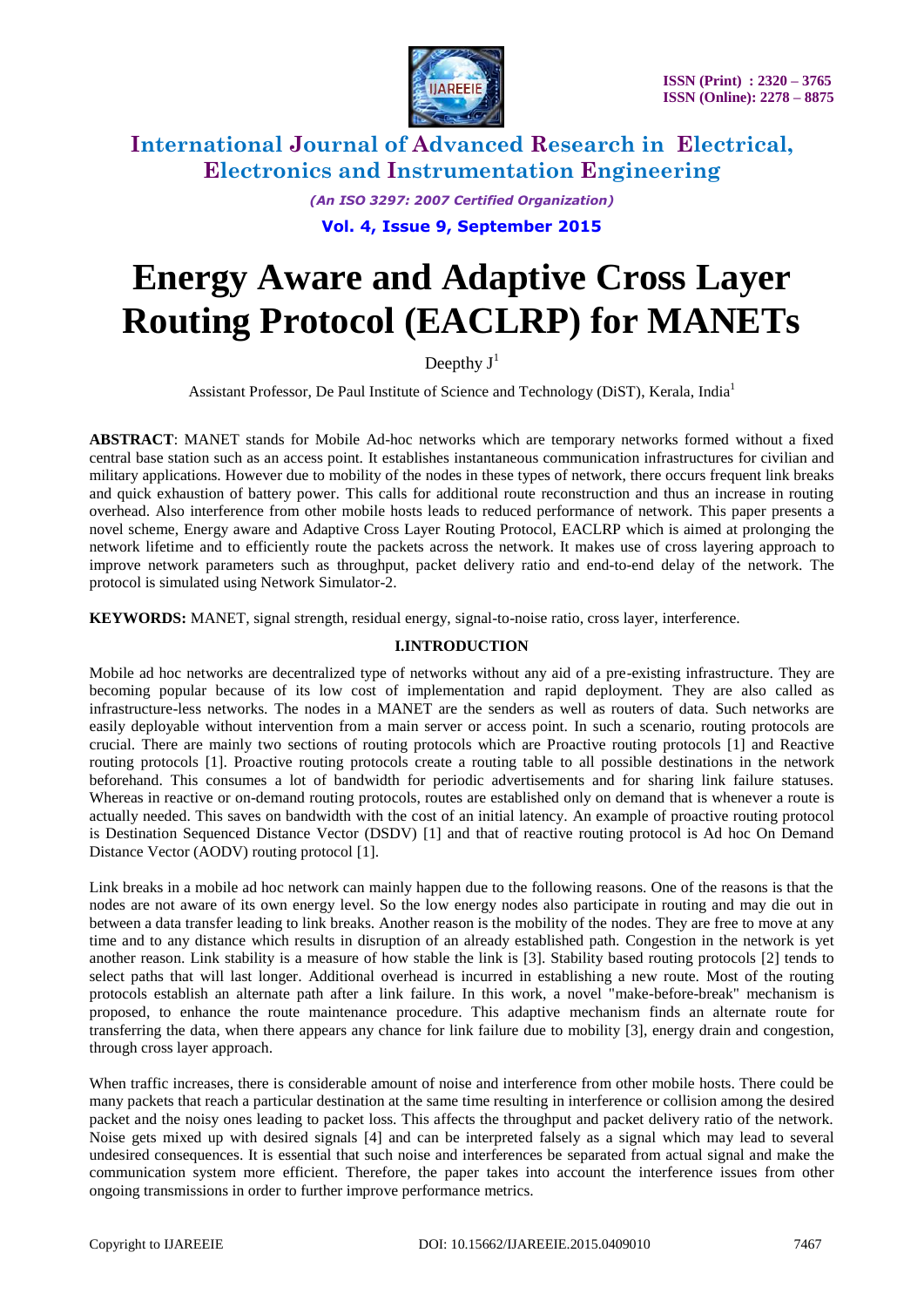

*(An ISO 3297: 2007 Certified Organization)*

### **Vol. 4, Issue 9, September 2015**

#### **II.CROSS LAYER DESIGN**

With the development in wireless communication and networking, researchers are focussing on improving the performance of the layered architecture. It is repeatedly argued [6] that although layered architectures have served well for wired networks, they are not suitable for wireless networks. Researchers have come up with a proposal which they call as the cross-layer design approach. Thus, there have been a lot of cross-layer design proposals recently. A crosslayer design refers to designing of protocols by utilizing the linkage or inter-relationship between the protocol layers. This aids in achieving performance gains. This is unlike layering [5], where the protocols at the different layers are designed independently.A cross layer design establishes interdependencies among layers thus attaining cooperation between them. In cross layering, protocols use the state information [6] flowing throughout the stack to adapt their behavior accordingly. Data or parameters from a layer can be shared between layers which are nonadjacent in contrast to traditional layered architecture leading to faster performance gains and QoS improvements. For instance, battery power, signal strength, speed are some of the physical layer parameters. Using a cross layer design, this information can be passed on to higher layers for taking an efficient routing decision. Using the cross layer approach, protocols belonging to different layers can cooperate and operate by sharing the network information while still preserving the distinction between the layers in protocol design.

### **III.LITERATURE SURVEY**

Literature survey shows the changes that have been done with routing protocols to achieve performance gains. Prime importance is given to modifications to AODV protocol since it is considered efficient due to its less bandwidth consumption and on-demand behaviour. Researchers have worked on cross layer optimizations for faster network performance and reduced network overhead.

In [7], authors have proposed the protocol EBL (A Routing Protocol for Extend network life time through the Residual Battery and Link Stability in MANET) which could reduce energy consumption in MANET by considering the parameters residual battery capacity, distance between nodes and link stability. A threshold is set up for these parameters and is included in the route request (RREQ) packet for broadcasting to its neighbors. The receiving node would compare its own battery capacity, signal strength and distance to its neighbor with the threshold to determine whether the node can participate in routing. In Signal Stability Adaptive Routing (SSA), links are classified as strong and weak depending up on the received signal strength when packets are forwarded through them [7].

In [8], a cross layer approach is proposed by the authors to select a stable route based on the node's current energy. The protocol called as SQ-AODV also proposes a make-before-break strategy in order to find an alternate route before the link break.



In figure 1, the cross-layer architecture used in SQ-AODV is shown. The parameters cross layered are drain alarm which is used to indicate if the node is in a critical battery situation, residual energy and energy-drain rate. Also queries are used to obtain information from application layer such as session duration which are used in network layer for effective routing. It is possible to obtain significant advancement in QoS in terms of packet delivery ratio and packet delay by the selection of energy aware nodes. Also, the adaptive make-before- break mechanism helps to establish alternate routes before actual link failure thus avoiding packet drop. This results in increased packet delivery rate and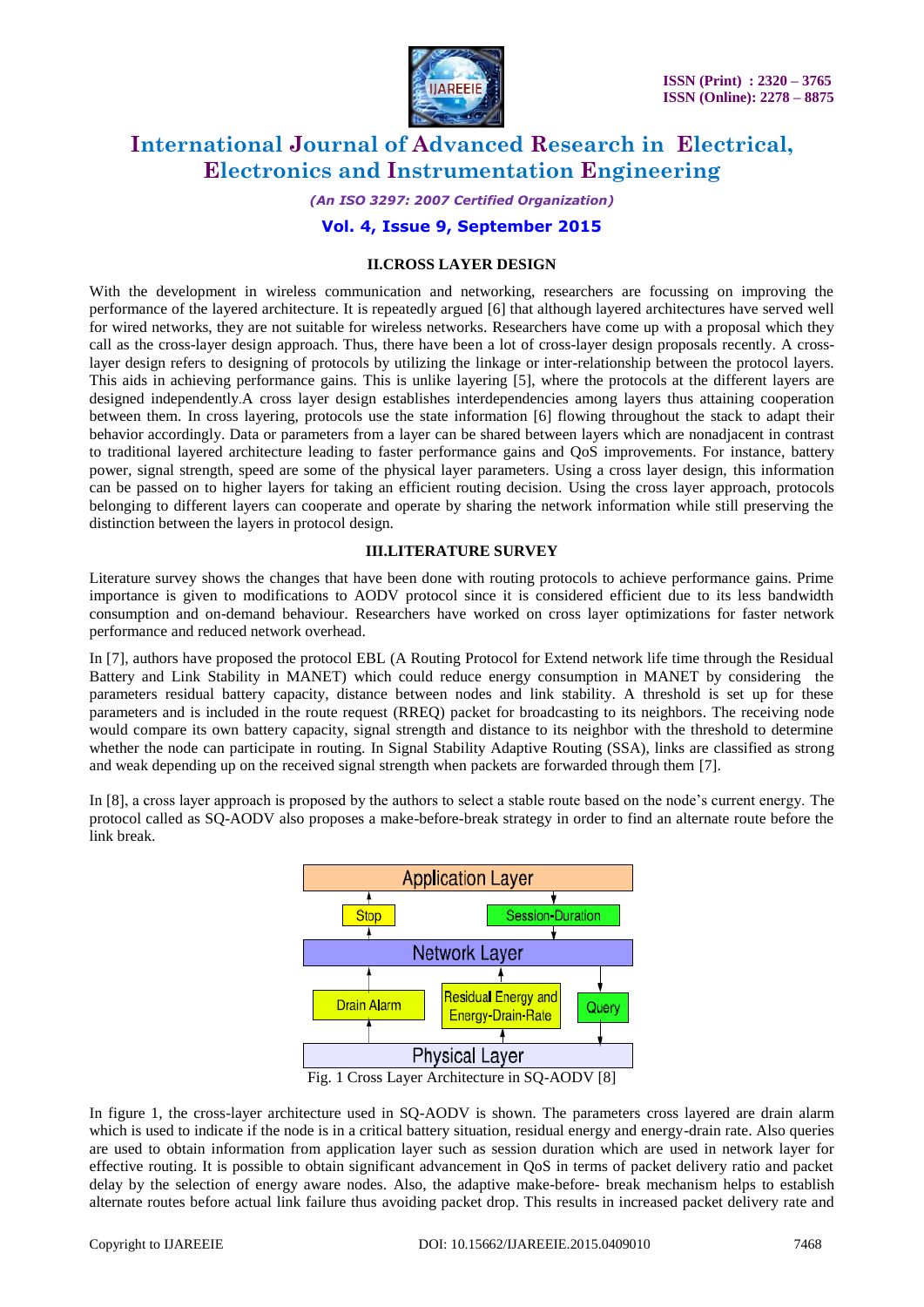

*(An ISO 3297: 2007 Certified Organization)*

## **Vol. 4, Issue 9, September 2015**

major QoS improvement which in turn provides minimum energy consumption without compromising on end-to-end delay performance [8].

Route Discovery by Cross Layer Routing Protocol [9] (RDCLRP) is introduced by the authors taking into account, the following objectives:

- Minimize delay in route searching [9]
- Minimize communication overhead
- Minimize battery consumption
- Local repair
- Maximize packet delivery rate
- Mobility

RDCLRP [9] makes use of adaptive Hello Warning Messages (HWM) to warn the nodes before a link break. This is accomplished by keeping track of position of node as well as the battery power of nodes, thus a cross layer approach is used to share the parameters from physical layer to be used in network layer. Using fuzzy rules, a Hello Interval (HI) [9] is set up during which HWM messages are sent by the critical node, which is the node that is either exhausted of energy or is changing its position. When the traffic or node density increases, performance of RDCLRP is found to fall.

From the reviews it is clear that modifications need to be done to route discovery and route maintenance phases of routing protocols. The use of cross layer design is also crucial for performance gains. The following section describes the EACLRP protocol which is a modification of the Ad hoc On Demand Distance Vector (AODV) routing protocol in order to improve the network connectivity and thus prolong the network lifetime.

#### **IV.PROPOSED SOLUTION**

The paper concentrates on two scenarios: low traffic and high traffic case. This is due to the fact that under low traffic conditions, noise and interference are negligible and can be ignored. But they are inherent in the case of high traffic. These undesired signals play a key role and need to be considered seriously failing to which will degrade the system performance such as throughput and packet delivery ratio. The proposed protocol, EACLRP incorporates a cross layer approach through sharing of parameters viz. signal strength/signal-to-interference and noise-ratio (SINR), remaining energy of node or the residual battery capacity and queue length from the physical layer to be used in the network layer for efficient and robust routing decision. Fields to include the threshold values of these parameters need to be present in the Route Request and Route Reply messages which are sent during the route discovery and route maintenance phases of the protocol respectively. EACLRP is obtained by making enhancements to the basic AODV protocol.

Parameters cross layered between physical and network layer for low traffic is:

- (i) Received signal strength (SS)
- (ii) Residual battery capacity (RES\_B) and
- (iii) Interface queue length (IFQ).

Parameters cross layered between physical and network layer for high traffic is: (i) SINR (Signal-to-Interference-and-Noise-Ratio)

- (ii) Residual battery capacity and
- (iii) Interface queue length.

SINR is calculated using the formula:

```
SINR = Received signal power
Interference power + Noise power
```
Proposed protocol considered refinement to AODV instead of DSR (Dynamic Source Routing) protocol (which is also a reactive protocol) is that DSR usessource routing where the entire route is a part of the header. So when extra fields are inserted, the packet header gets extended which then lead to added overhead. This may diminish the performance of the network even more.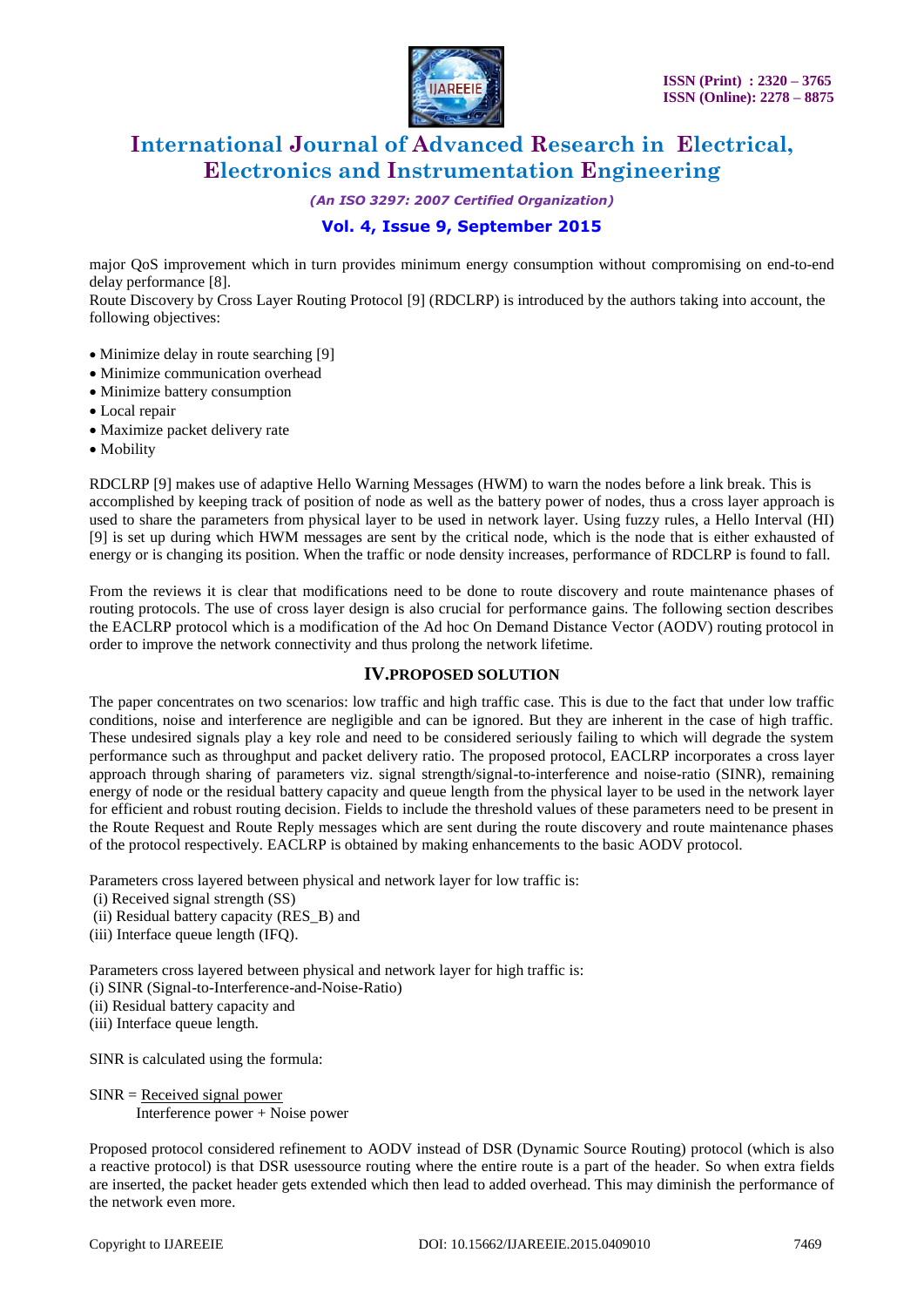

*(An ISO 3297: 2007 Certified Organization)*

### **Vol. 4, Issue 9, September 2015**

#### A) ROUTE DISCOVERY

Route discovery process starts when a node is required to forward a packet to a particular destination. It searches for any available path in its route cache or table. Threshold values for signal strength/SINR denoted by SINRT/SST, residual battery capacity RES\_BT and Interface Queue Length IFQT are calculated and stored beforehand.

#### Algorithm

Input: A route request RREQ packet P from a neighbor node.

#### 1. Start

2. At physical layer, calculate SINR/SS, RES\_B and IFQ.

- 3. Using cross layer design, pass SINR/SS, RES\_B and IFQ parameters to network layer.
- 4. Include the parameters as fields of RREQ packet P.
- 5. If SINR/SS <SINRT/SST and RES\_B<RES\_BT and IFQ <IFQT, then drop RREQ packet P.
- 6. If SINR/SS>= SINRT/SST and RES\_B>=RES\_BT and IFQ>=IFQT, then forward/send RREP packet.

7. Stop

#### B) ROUTE MAINTENANCE

If an intermediate node is in the critical battery state or receiving weaker signal packets, then it will create an **Alert message** and broadcast it to its neighbours. This is done to determine an alternate route before the link break, otherwise would lead to additional packet drops. Neighbours on receiving the Alert packet, check for a route in its cache for the destination defined in the Alert packet. If route is available, then it returns the route to the downstream node of the node broadcasting the Alert packet. The downstream node on receiving the route, update its routing table. The data packets are routed in the new route, preventing the packet drops due to link break. If the destination node is with a critical battery situation, then it will send the stop traffic intimation to the source node, to avoid future packet drops and wastage of resources.

#### Algorithm

Input: A packet P from a neighbouring node

- 1. Start
- 2. Execute periodically
- 3. If intermediate node and if  $SS < SST$  and RES  $B < RES$  BT, then send Alert message to 1 hop neighbours
- 4. If destination node, send stop traffic intimation to source node.
- 5. Establish alternate route
- 6. Stop

#### **V. RESULT AND DISCUSSION**

In order to examine the performance gains achieved by EACLRP, it is compared with the normal AODV protocol. The protocols are simulated using Network Simulator, NS-2. Results are categorized into low traffic and high traffic scenarios. First, consider the low traffic scenario.

| <b>Parameter Name</b> | Value     |  |  |
|-----------------------|-----------|--|--|
| Topology              | 500mx500m |  |  |
| Number of nodes       | 25        |  |  |
| Transmission range    | 250m      |  |  |
| Simulation time       |           |  |  |

#### Table 1 Simulation parameters for low traffic scenario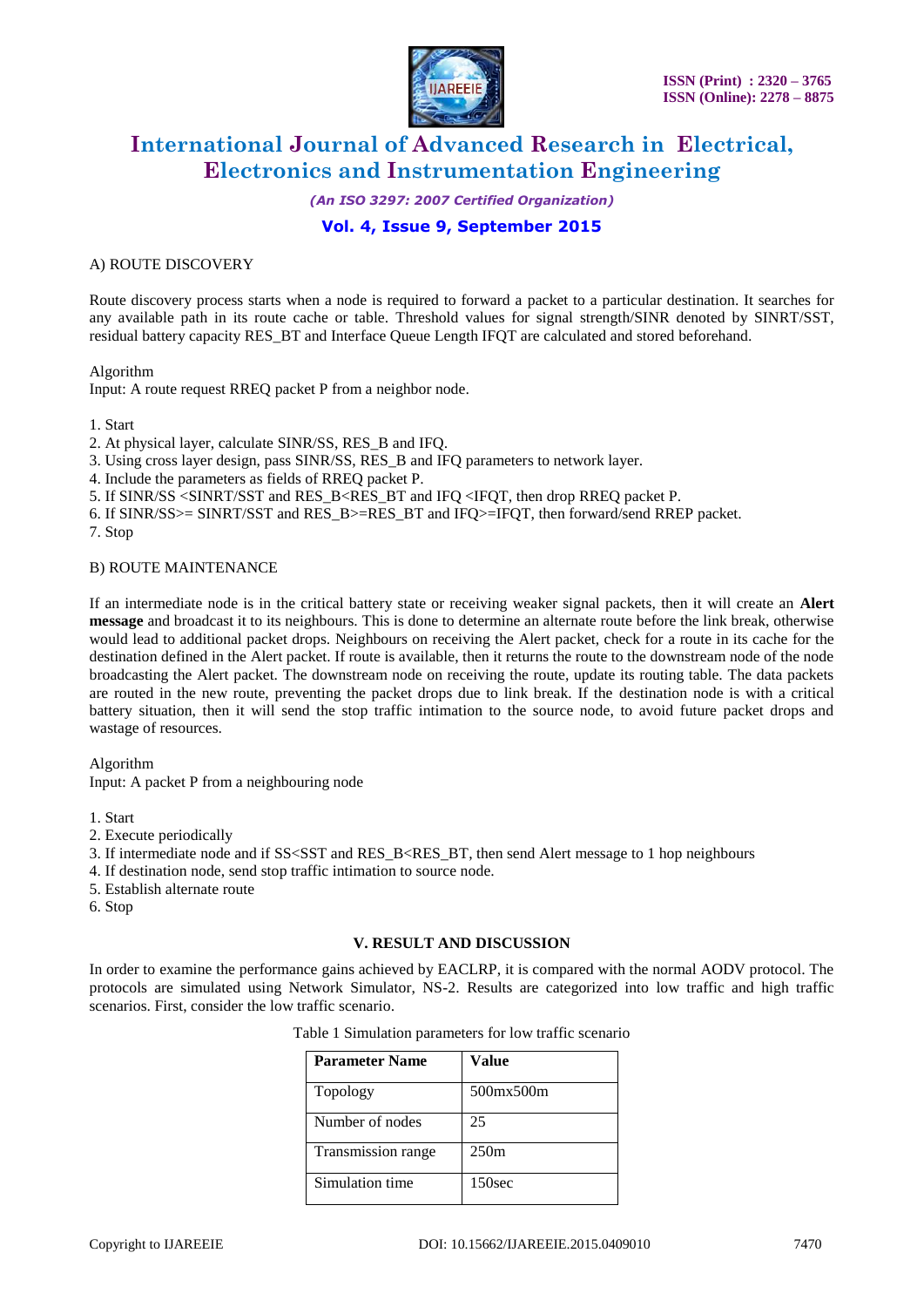

*(An ISO 3297: 2007 Certified Organization)*

### **Vol. 4, Issue 9, September 2015**

| Number of flows                  |            |
|----------------------------------|------------|
| Traffic type                     | <b>CBR</b> |
| <b>Battery Threshold</b>         | 40%        |
| <b>Interface Queue</b><br>Length | 50         |

Table 1 shows the parameters considered for simulating low traffic case using 25 nodes with three data flows or traffic. Traffic type is Constant Bit Rate (CBR) and the threshold battery capacity is set as 40%. Queue length and transmission range set to 50 and 250 metres respectively. Only if an intermediate node has a capacity greater than these threshold capacities, then only it can participate in routing.



Fig. 2 Data rate Vs Throughput for AODV and EACLRP under low traffic

Figure 2 shows the comparative plot between normal AODV and modified AODV (EACLRP) for throughput versus data rate in low traffic case. EACLRP could increase the throughput by 31.78% with respect to AODV. This rise can be credited due to the efficient utilization of node resources as well as link quality during route discovery which leads to more number of packets reaching the destination.



Fig. 3 Data rate Vs PDR for AODV and EACLRP under low traffic

Figure 3 shows the plot of data rate versus Packet Delivery Ratio (PDR) for AODV and EACLRP under low traffic case. PDR of EACLRP is 24.76% greater compared to AODV. After some high data rate, PDR of EACLRP is found to decline. This is because increasing data rate of flows increases traffic in the network. When the data rate reaches the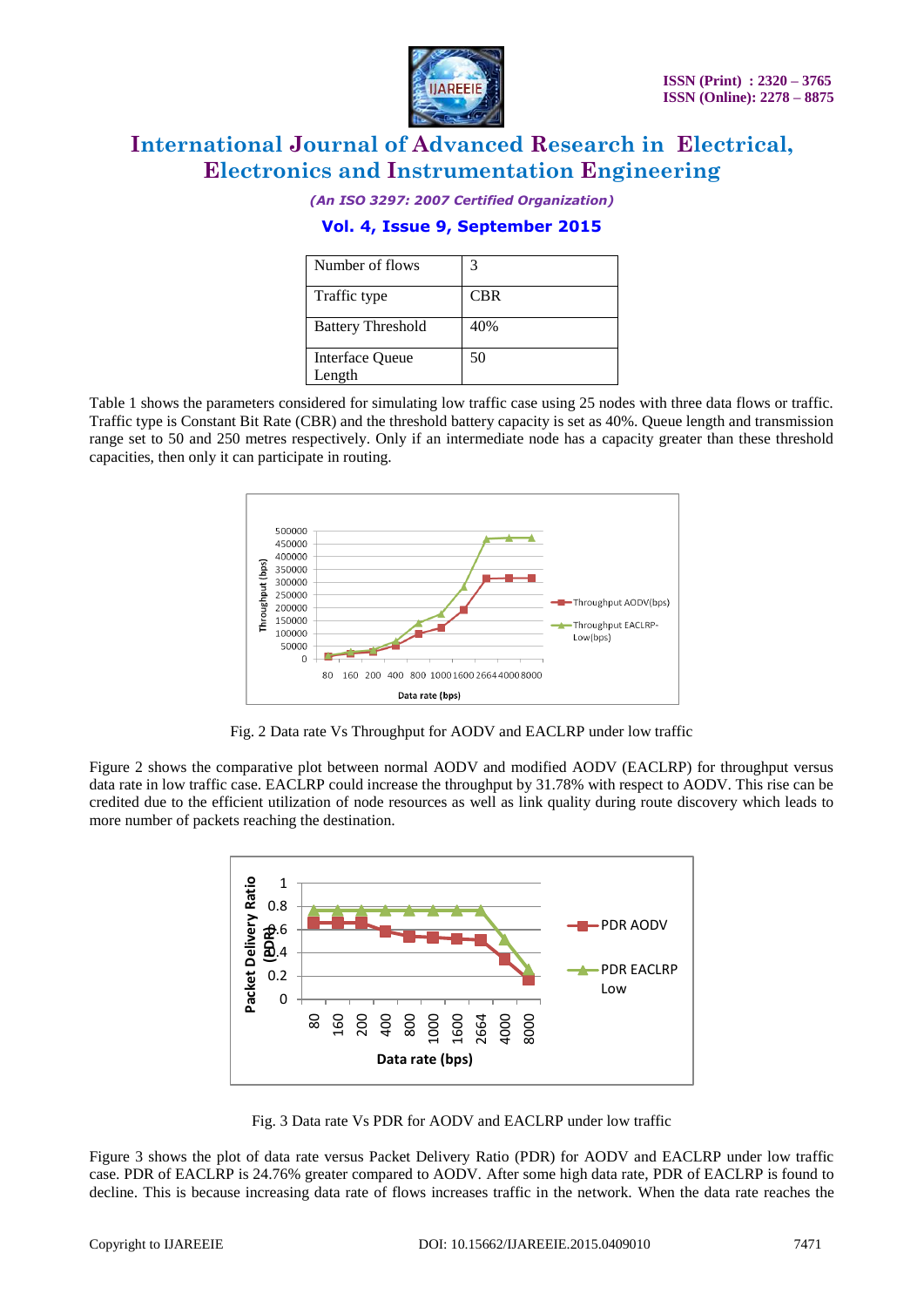

*(An ISO 3297: 2007 Certified Organization)*

### **Vol. 4, Issue 9, September 2015**

maximum level that could be handled by each node, queues get filled and incoming packets get dropped. This reduces PDR.

Now when the traffic increases, there is interference from other mobile hosts. So SINR parameter is cross-layered for improving the efficiency of EACLRP protocol under highly congested scenario. Consider the high traffic case with 100 nodes with three data flows initially.

| <b>Parameter Name</b>     | Value              |
|---------------------------|--------------------|
| Topology                  | 500mx500m          |
| Number of nodes           | 100                |
| Transmission range        | 250m               |
| Simulation time           | 150 <sub>sec</sub> |
| Number of flows           | 3                  |
| Traffic type              | <b>CBR</b>         |
| Packet size               | 512 bytes          |
| <b>Battery Threshold</b>  | 40%                |
| Interface Queue<br>Length | 50                 |

| Table 2 Parameters for simulating high traffic |  |  |  |
|------------------------------------------------|--|--|--|
|                                                |  |  |  |

Table 2 shows the parameters used for simulating high traffic in NS2. Here the number of nodes is set to 100 with 3 data flows. The rest of thresholds set for battery capacity, signal strength and interface queue length are as given in the table.



Fig. 4 Throughput Vs Data rate with and without using SINR

Figure 4 shows the plot of throughput in high traffic scenario with and without considering the effects of noise and interference. It is very evident from the graph that throughput is increasing when SINR parameter is used. There is an increase of 84.87% in throughput when SINR is incorporated for routing. But as the data rate increases, number of packets sent to destination also increases which leads to additional collisions resulting in a noisy network. However, through the use of interference metric, we could increase the throughput of the network whereas it does not increase to the requisite amount in the other case, that is, without using interference metric.